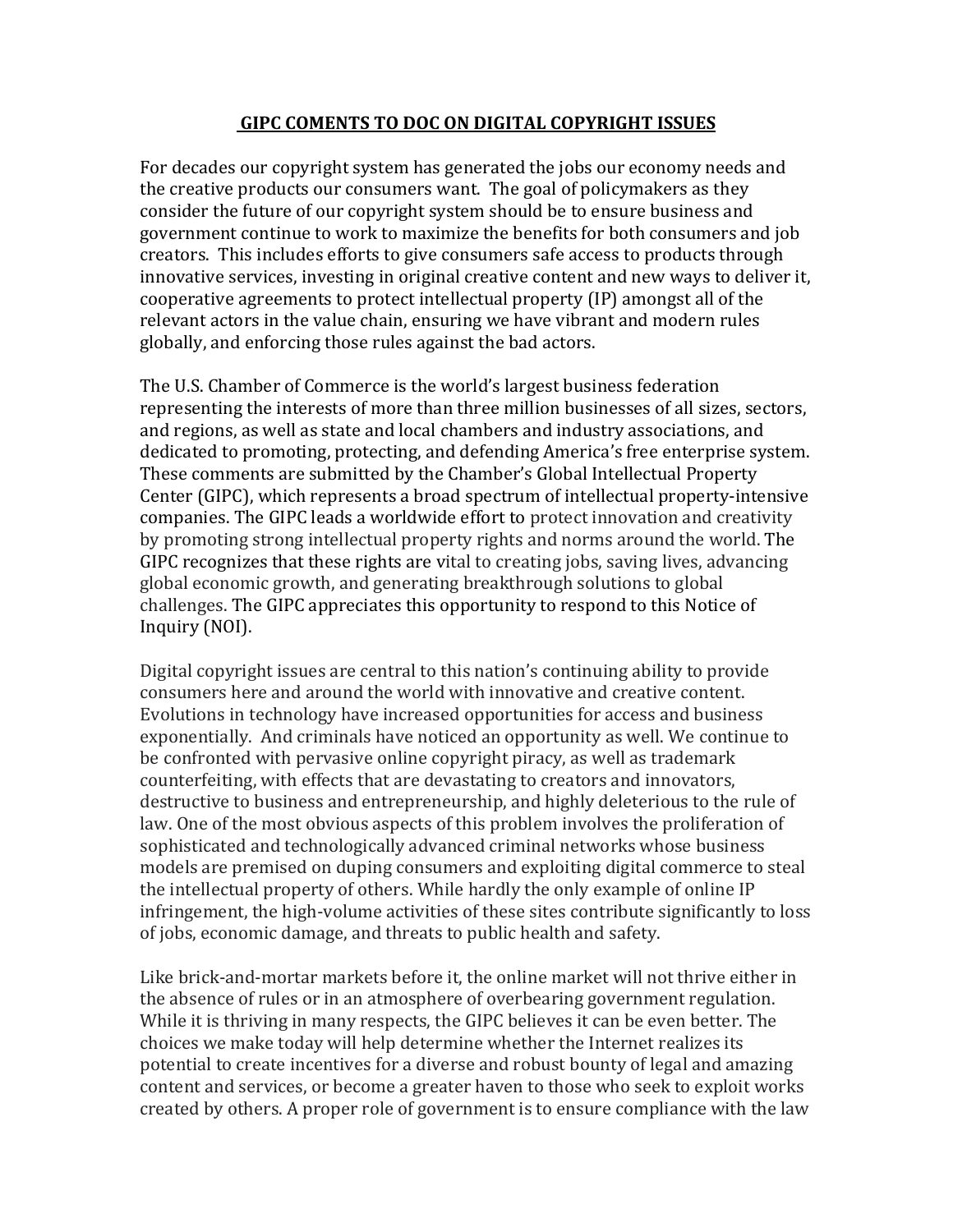online as well as offline. If cyberspace is, or if it appears to the public to be, a lawless place, it cannot possibly fulfill its economic, social, or cultural potential. Safety, freedom from fraud, and security of property and person are essential ingredients for a successful online marketplace.

I. The Goal of any Review of Copyright Issues should be to Maintain Copyright's Role of Promoting Jobs, Economic Growth, and Creativity

The fundamental understanding of the role of IP in the American legal system is articulated by the Constitution itself, which authorizes Congress "To promote the Progress of Science and useful Arts, by securing for limited Times to Authors and Inventors the exclusive Right to their respective Writings and Discoveries."<sup>1</sup> Although this passage is oft cited, it bears repeating yet again in an age when some claim, contrary to both history and logic, that IP hinders growth and development. The GIPC recognizes that IP drives innovation, whether in the context of copyrighted works, such as the stunning special effects of the latest Hollywood blockbuster, computer software that has become so realistic it is used to train our war fighters; or in the context of the patented products and services that provide greater flexibility and productivity-enhancing functionality through which these innovative works are used and enjoyed; or new medicines and medical treatments that help keep creators, innovators, and consumers healthy and productive.

Respect for IP is a universal good. The Founders of our country saw this so clearly that in explanation of the inclusion of the Copyright and Patent Clause in the then draft Constitution, they wrote:

> "[t]he utility of this power will scarcely be questioned. The copyright of authors has been solemnly adjudged, in Great Britain, to be a right of common law. The right to useful inventions seems with equal reason to belong to the inventors. The public good fully coincides in both cases with the claims of individuals. "<sup>2</sup>

The final sentence of that passage deserves special attention. Although the nature of IP rights is to give legal and economic exclusivity largely to private entities, that system as a whole creates a public good. And the corollary necessarily is that infringement is harm not merely to the individual right holder, but to the public as a whole because it undermines the very basis of the system created by the Founders to promote the progress in creativity and innovation. In the long term, consumers do not benefit from infringement; they are harmed by it.

<sup>1</sup> U.S. Const. Art. I Sec. 8 Cl. 8

<sup>2</sup> Federalist No. 43.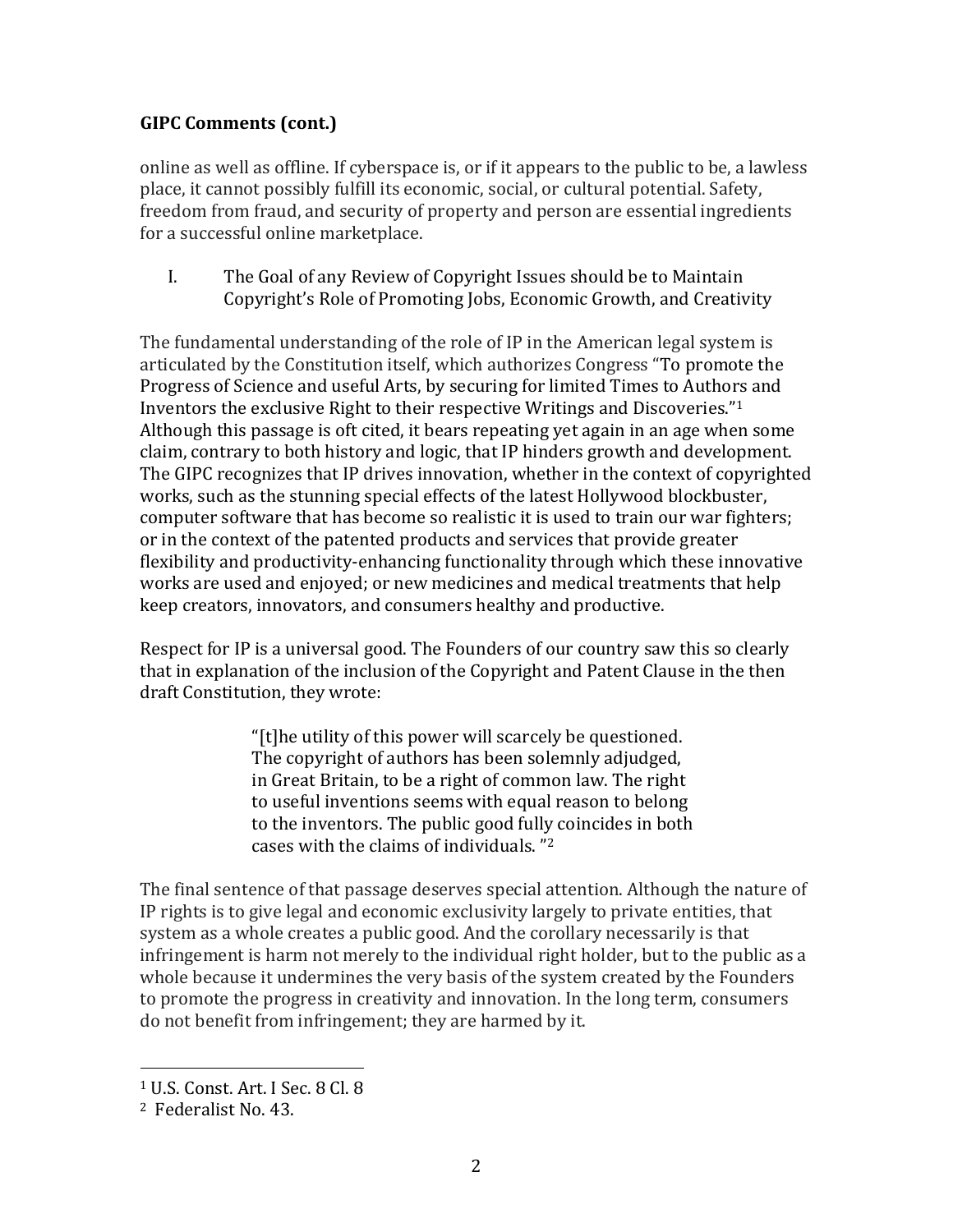a. Copyright Creates Jobs

Several reports from a variety of sources provide objective evidence of the role of copyright, and intellectual property generally, as a major generator of jobs in the United States. One of the most relevant was produced by the USPTO itself, in cooperation with the Economics and Statistics Administration, on behalf of your parent agency, the U.S. Department of Commerce.3 While you are no doubt familiar with this report, it bears reminding that it found over 27 million jobs in the United States directly attributable to IP-intensive industries, and a total of 40 million jobs directly or indirectly attributable to IP-intensive industries.

With particular respect to copyright-intensive industries, a report commissioned by the International Intellectual Property Alliance reaffirms the continuing role of copyright as a major generator of jobs in the United States.4 Just the core copyright industries employ about 5.1 million people.

The GIPC has also commissioned research in this area. In a first-of-its-kind study, the GIPC report provides information on jobs in IP-intensive industries on a stateby-state basis for every state and the District of Columbia.5 For example, in the President's home state of Illinois, almost 3 million jobs are supported by IPintensive industries. That is more than half of all the private sector jobs in the state.

b. Copyright Promotes Economic Growth

The jobs created and sustained by intellectual property and copyright generate and promote demonstrable economic growth.

The Commerce Department report found that IP-intensive industries contributed over \$5 trillion to the U.S. economy. The Siwek/IIPA report found that over \$1.6 trillion in output is attributable to copyright industries. And in Illinois alone, the GIPC study identified almost \$300 billion in output from IP-intensive industries.

Intellectual property industries are also of top importance to U.S. exports and our balance of trade. The Commerce Department study found that IP-intensive industries generate \$775 billion in exports, over 60% of U.S. exports. The Siwek study found that sales of U.S. copyright products in foreign markets reached \$134 billion, exceeding foreign sales of traditional U.S. industries like aircraft and automobiles. And the GIPC study shows that from Illinois alone, IP-intensive

<sup>3</sup> Available at

[http://www.uspto.gov/news/publications/IP\\_Report\\_March\\_2012.pdf.](http://www.uspto.gov/news/publications/IP_Report_March_2012.pdf)

<sup>4</sup> Available at<http://www.iipa.com/pdf/2011CopyrightIndustriesReport.PDF>

<sup>5</sup> Available at [http://www.theglobalipcenter.com/jobs-map/#.](http://www.theglobalipcenter.com/jobs-map/)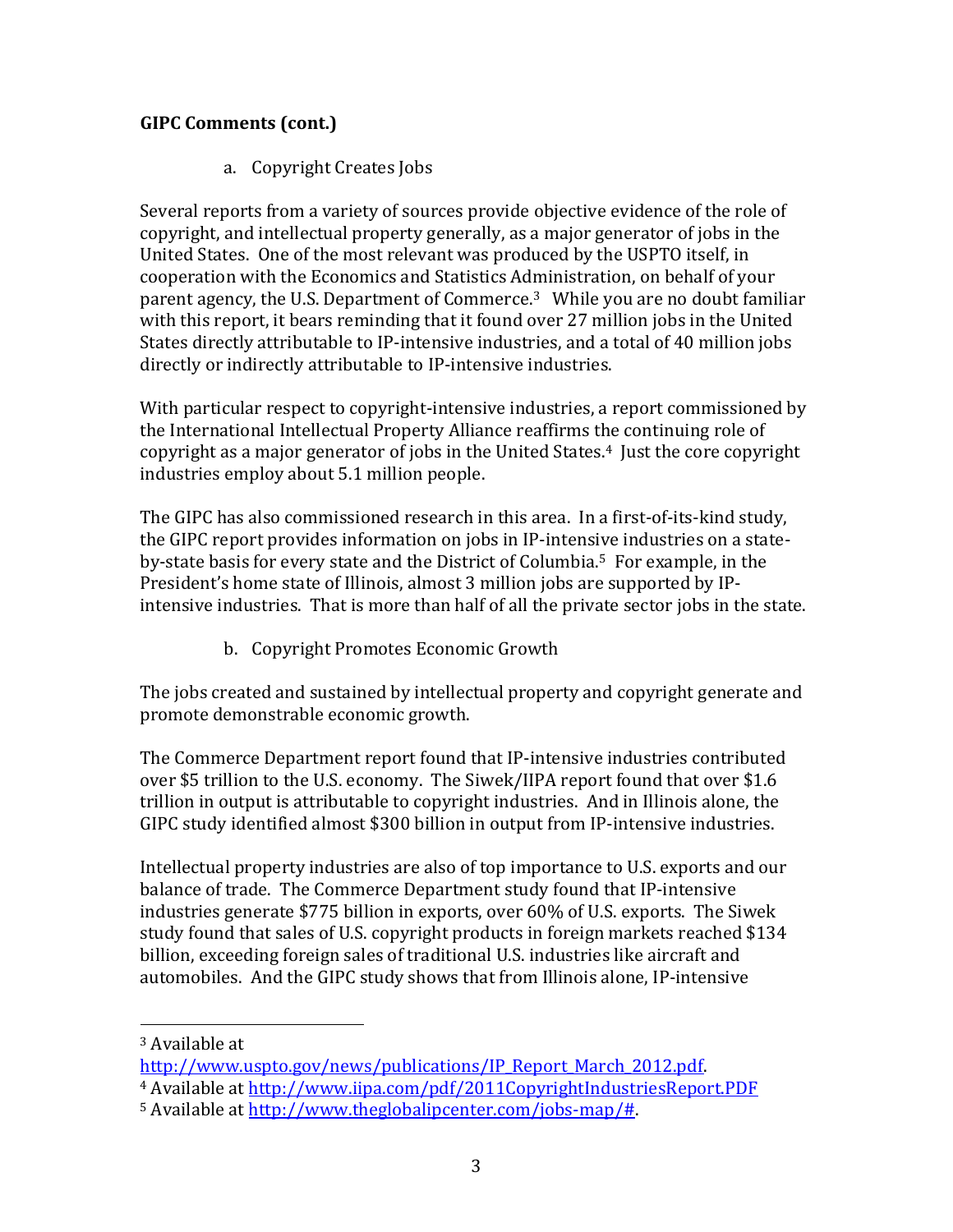industries account for over \$50 billion in exports, more than 70% of all exports from that state.

Some have propounded a study of industries that rely on fair use or other exceptions and limitations to copyright and treated its findings as though they prove copyright should be weaker. Of course, those are IP-intensive industries themselves, as the creative works they use would be less plentiful but for the protection of the Copyright Act in the first place. Some choose to view this as a conflict or tension; we see it as a virtuous cycle of creativity and innovation. Indeed, the vibrancy of sectors that rely on copyright to protect their creative works as well as of the sectors that make use of copyrighted works is evidence that the Copyright Act is already well balanced.

c. Copyright Promotes Creativity and Free Speech

The principles that the Founders articulated and wrote into the Constitution are equally applicable in the digital age. Indeed, in just the past few years the Supreme Court has articulated in unmistakable terms its ongoing understanding of the constitutional role of copyright as an engine of creativity and free speech. Indeed, the Court declared that, "[b]y establishing a marketable right to the use of one's expression, copyright supplies the economic incentive to create and disseminate ideas." <sup>6</sup> And the Court continued, "The economic philosophy behind the clause empowering Congress to grant patents and copyrights is the conviction that encouragement of individual effort by personal gain is the best way to advance public welfare through the talents of authors and inventors in 'Science and useful Arts'."<sup>7</sup>

This constitutional vision was not realized immediately and took considerable effort. For the first century of American copyright law, we provided inadequate protection and, most egregiously, failed to provide protection to foreign works at all. It was thanks, at least in part, to some of the great early American scholars and authors that we made such significant progress. Noah Webster, of the ubiquitous dictionary bearing his name, has been referred to as the "Father of American copyright" for his work in the early years of the Republic to establish copyright laws in the new states, which were then included in the Constitution. And Samuel Clemens (also known as Mark Twain) agitated for copyright protection for foreign works so that American authors could compete abroad. These great minds saw the engine of creativity, culture, and freedom that copyright can and should be.

<sup>6</sup> *Harper & Row Publishers, Inc. v. The Nation Enterprises*, 471 U.S. 539, 558 (1985).

<sup>7</sup> *Id*. *quoting Mazer v. Stein*, 347 U.S. 201, 209 (1954).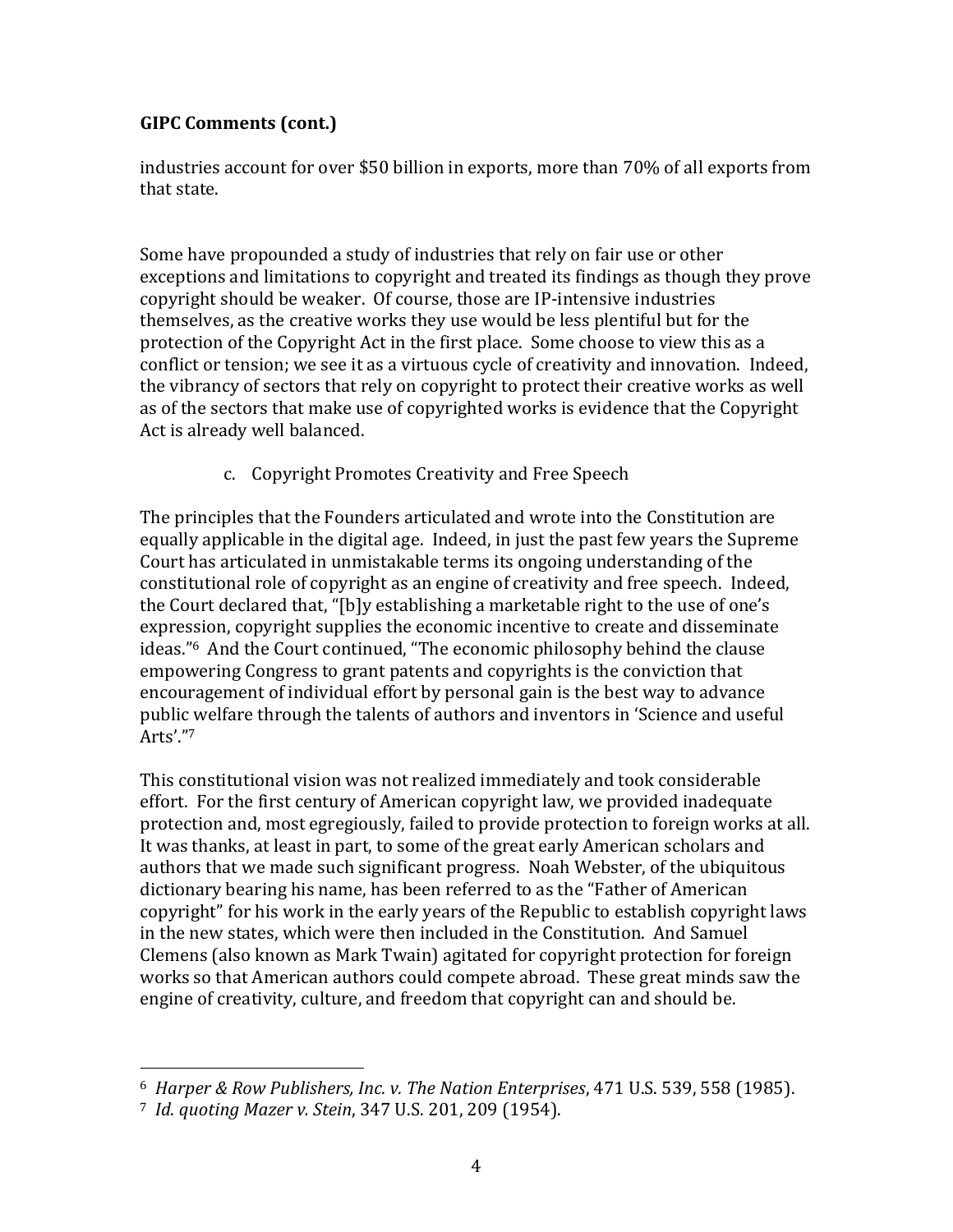The legacy of Webster, Clemens, and many others is the innovative and economic success that Americans enjoy today. GIPC's IP Delivers program highlights the benefits of jobs, safety, innovation, and access by showing how IP affects people's contemporary daily lives and showcasing testimonials of creators and innovators from around the world. It is available a[t http://www.ipdelivers.com.](http://www.ipdelivers.com/)

#### GIPC Comments

 $\overline{a}$ 

The economic, creative, and cultural success of the Copyright Act should be foremost in mind throughout any discussion of modern copyright issues. And the goal should be to promote a framework and environment that continues to promote the creation and dissemination of creative works that drives American jobs, exports and economic growth.

II. Discussion of Specific Issues

From the printing press to the Internet, copyright law has evolved in response to new developments in technology and the marketplace to remain a productive force for innovation. The result is that today the U.S. copyright system is a cornerstone of a vibrant creative economy that is unparalleled in the world, putting the United States on the leading edge of creativity, technological innovation and economic growth on the global stage. If our creative sector is to remain the envy of the world, our copyright system must ensure these public-interest purposes of copyright are not undercut through a diminution of meaningful and effective protection as a result of changes in either technology or policy.

As the Commerce Department proceeds in its consideration of digital copyright issues, it must remain mindful of the massive level of piracy online. Recent studies have reaffirmed what even casual observers must clearly see and have provided some specifics that shock even the jaded. A recent study by research firm Net Names found that nearly a quarter of Internet bandwidth is consumed by infringing digital content and that over 430 million Internet users regularly pirate content.<sup>8</sup> If copyright is to continue to serve its constitutional purpose, copyright owners must have viable means of addressing and meaningfully reducing this level of infringement.

The GIPC urges the Commerce Department to consider that when rules are written or applied in such a way that it encourages users to engineer around them it creates inefficiency, uncertainty, and unfairness. If our system allows services to be designed so that even large-scale commercial use of copyrighted works can go completely unlicensed and uncompensated, the market is not functioning properly. So too, if pirates can find a space where they facilitate massive unauthorized use

<sup>8</sup> Available at: [http://www.netnames.com/services/online-brand](http://www.netnames.com/services/online-brand-protection/digital-piracy-protection)[protection/digital-piracy-protection.](http://www.netnames.com/services/online-brand-protection/digital-piracy-protection)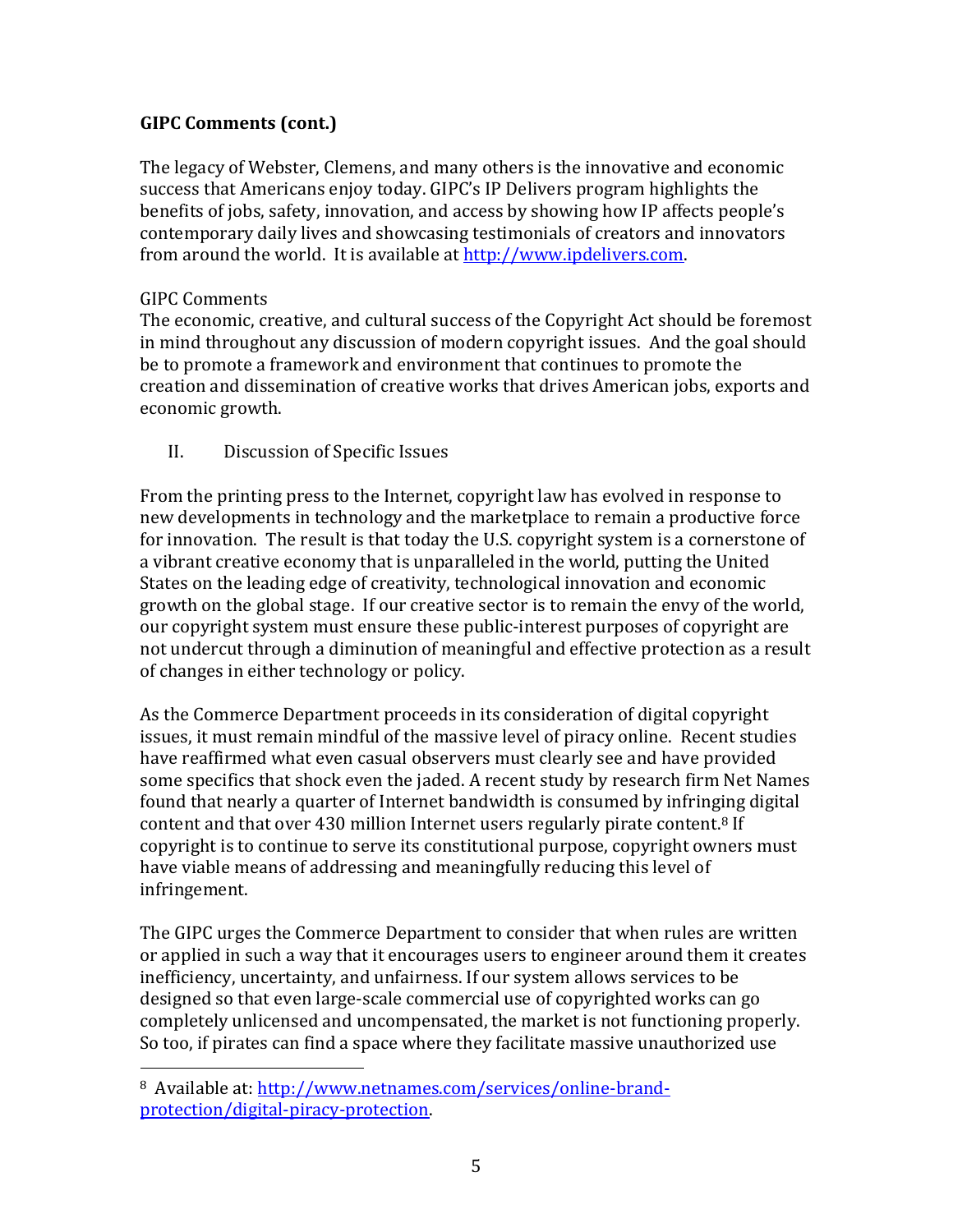without recourse to the copyright owner, the market is distorted. At the end of the process, success is an approach that works for creators and provides commercially reasonable rules online, continuing to promote the innovation and jobs across sectors that we described above.

> a. Establishing a multistakeholder dialogue on improving the operation of the notice and takedown system for removing infringing content from the Internet under the Digital Millennium Copyright Act (DMCA)

When it was enacted, the touchstone of section 512 was cooperation between ISPs and copyright owners. <sup>9</sup> It was a system designed so that they would work together to identify, remove, and resolve infringing material and claims. In some cases, that has worked as expected. To be sure, there are burdens to operate this system. The massive amount of pirated material online means that copyright owners have to be incredibly diligent and vigilant in tracking down the illegal uses of their works, particularly when "take down" does not mean "stay down," and infringing files or links thereto are quickly re-uploaded. While this presents unworkable burdens on all copyright owners, its effect on independent creators and SME's are particularly onerous. On the ISP side, the massive amount of infringing material online translates into a tremendous volume of takedown notices, which they must process expeditiously.

Cooperative arrangements have also sprung up among good faith, responsible businesses across different business sectors to supplement section 512. Perhaps the most directly relevant is the Copyright Alert System. After years of negotiations between major ISPs and copyright owners, an agreement was reached to provide an educational system of informing Internet users when their actions appear to have run afoul of the copyright law. This light-touch approach is not aimed at enforcement actions, but rather at increasing awareness. It is based on the belief that many people will change their behavior after they learn more. And it allows more flexibility than section 512 alone, for example in the context of peer-to-peer infringement, which section 512 does little to address. Operated by the Center for Copyright Information,<sup>10</sup> the Copyright Alert System is overseen by privacy and copyright user advocates.

Another example of responsible actors engaging in cooperative efforts to ensure effective protection of copyright and an environment in which legitimate usergenerated creativity can thrive is the agreement on a set of User Generated Content (UGC) Principles.11 That agreement reflects shared objectives on the part of leading content providers and UGC site operators to the elimination of infringing content in

<sup>9</sup> *See* S. Rep. No. 105-190 at 40 (1998).

<sup>10</sup> [http://www.copyrightinformation.org/the-copyright-alert-system/.](http://www.copyrightinformation.org/the-copyright-alert-system/)

<sup>11</sup> [http://www.ugcprinciples.com](http://www.ugcprinciples.com/)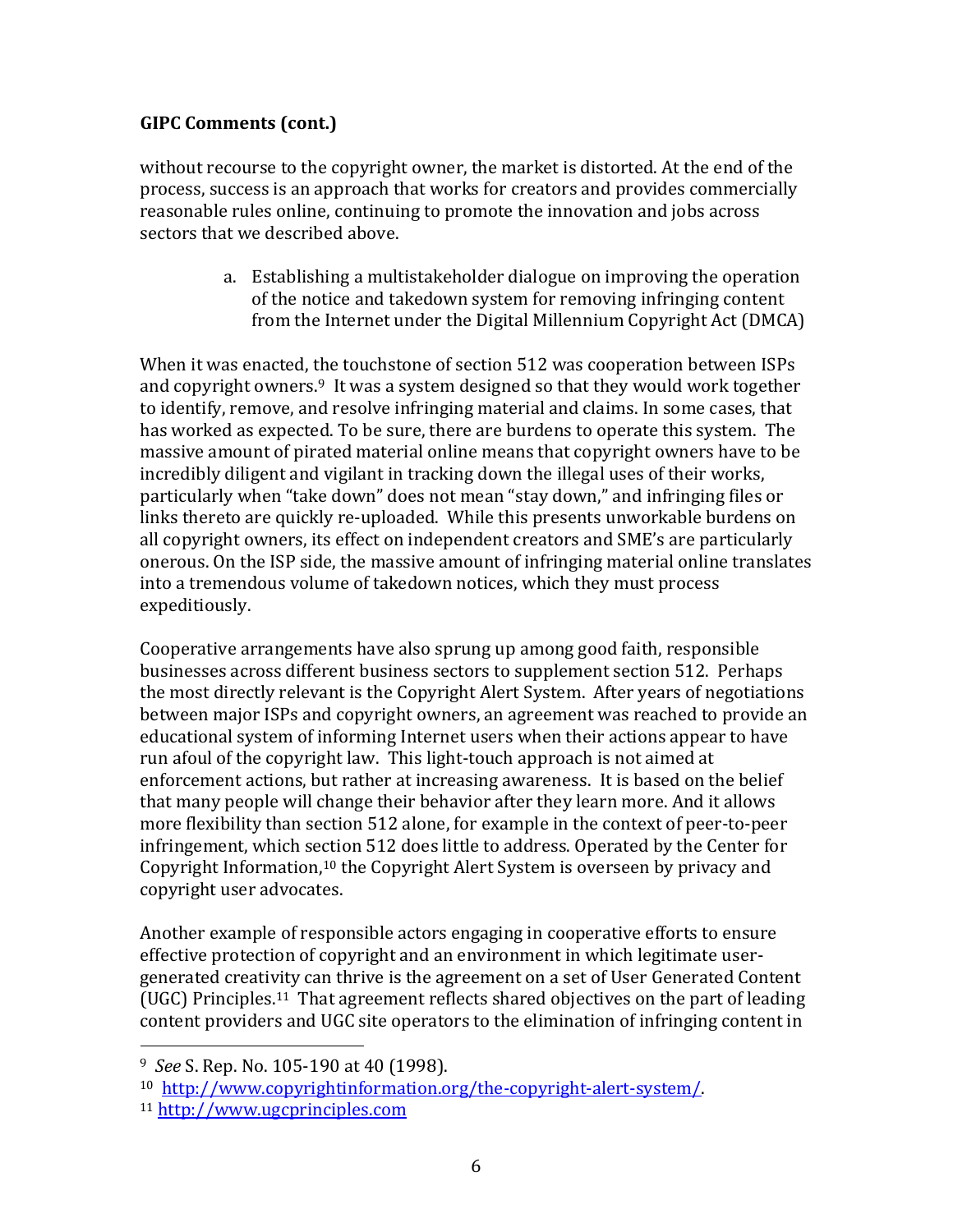the UGC environment, the encouragement of uploads of legitimate user-generated content, the accommodation of fair use, and the protection of user privacy. And it reflects a determination that these objectives could be better met through cooperative implementation of commercially reasonable and effective content identification and filtering technologies than they would otherwise be through the notice-and-takedown approach embodied in section 512 alone. This sort of innovative, cooperative approach is exactly the kind of activity section 512 was intended to promote.

Another important development in voluntary arrangements is the International Anti-Counterfeiting Coalition (IACC) payment provider portal. <sup>12</sup> While not a complete solution, companies have long-recognized that the flow of money to websites devoted to piracy and/or counterfeiting is one tool towards disrupting their illegal business models. As a result of discussions facilitated by former Intellectual Property Enforcement Coordinator Victoria Espinel, an agreement was reached on a system to provide information to payment processors, enabling them to make informed decisions about to whom they will continue to provide services. With participation by major credit card and money transfer companies, as well as thousands of other brand owners, the IACC portal has already resulted in thousands of terminated accounts in the less than two years since its launch.

Another effort is the Association of National Advertisers and American Association of Advertising Agencies (ANA/4As) advertising best practices. <sup>13</sup> Many piracy sites do not sell products, but rather support their illegal operations through advertising revenue. It has become clear over time that many advertisers are not aware that their ads are being placed on such sites. The ANA/4As best practices principles recognize the need for cross-sector efforts of the business community to address this problem. They are an important start, although pirate sites continue to flourish with money generated from advertising, and much more work is required to remove the ability of pirate sites to receive advertising revenue, and to make cooperative efforts more proactive.

For the most part, section 512 has not worked as well as was hoped at the time of its drafting. For example, sites flooded with pirated material may remove the specific link or file complained of in a particular takedown notice, but leave unaddressed multiple other postings of that same work. Further, even the same poster as was the subject of a takedown notice may repost the same material, and some sites will allow that to remain unaddressed unless or until they receive another takedown notice from the copyright owner. This undermines the effectiveness of section 512, increases the burden on copyright owners, and, if not addressed, is used as a shield for bad faith actors.

<sup>12</sup> [http://www.iacc.org/payment-processor-portal.html.](http://www.iacc.org/payment-processor-portal.html)

<sup>13</sup> [http://www.aaaa.org/news/bulletins/Pages/mmpirate\\_053112.aspx.](http://www.aaaa.org/news/bulletins/Pages/mmpirate_053112.aspx)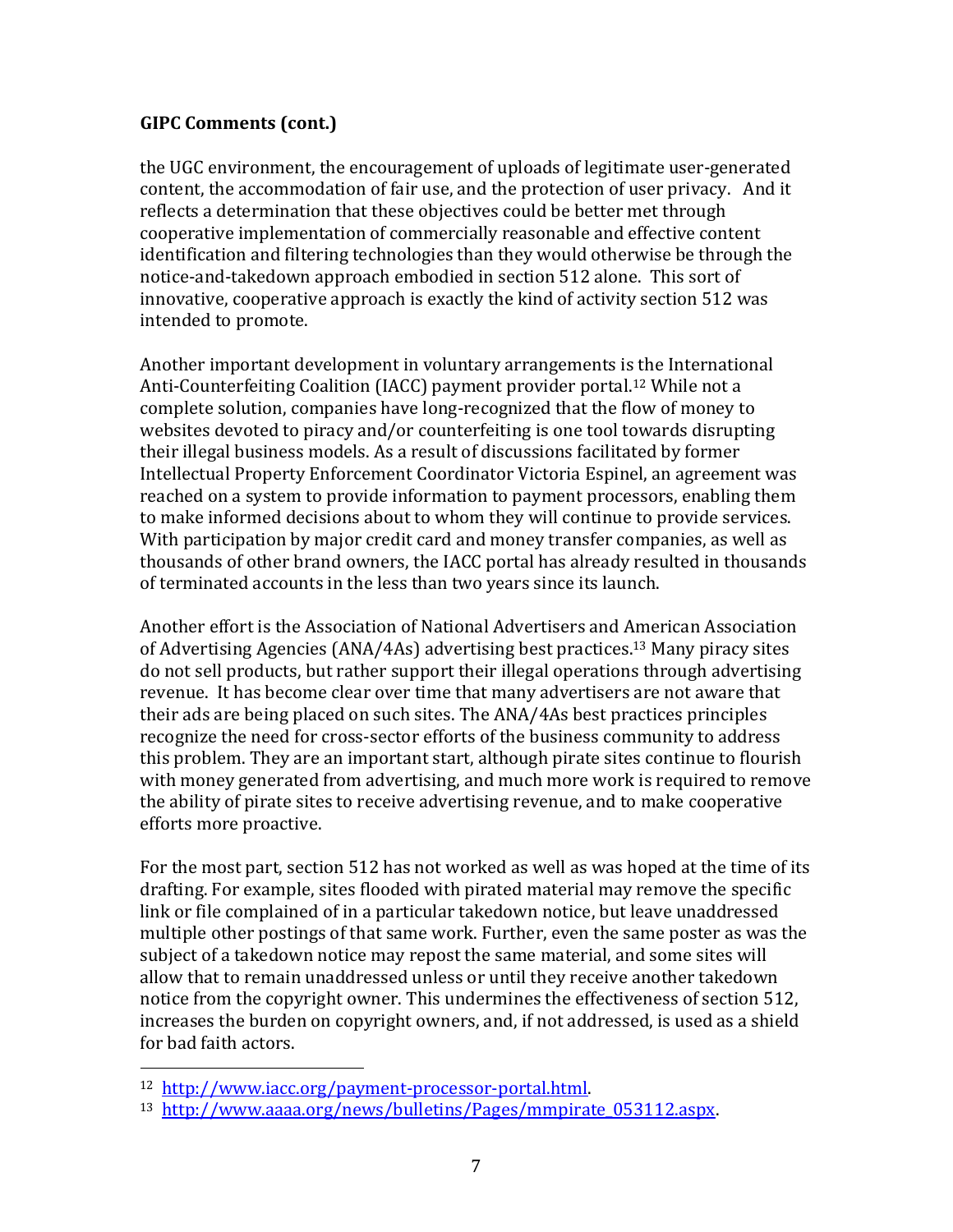l

Section 512 has proven largely ineffective in addressing piracy on foreign sites, such as the notorious Pirate Bay. Of course, this is in no small part due to the jurisdictional limits of U.S. law; ISPs and websites operating outside the United States are beyond the jurisdiction of our law enforcement. But when those sites are stealing U.S. works, and especially when the sites are clearly aimed at an American audience, that is a matter of concern. What success has been achieved by the private sector in this regard is through other countries adopting a notice and takedown model, often through a free trade agreement with the United States. This has given American copyright owners some recourse under local laws. It also helped create an environment where notice and takedown is an internationally accepted standard, and thus improved voluntary cooperation even where notice and takedown is not the law.

But many notorious foreign sites continue to ignore these efforts. Even more dangerously, many sites that were created and operated for the purpose of distributing infringing content and would be illegal in the US under the standards articulated by the Supreme Court in Grokster seek, and frequently enjoy, safe harbors merely by taking down infringing content when they are notified by the copyright owner. This is not a sustainable model for expanding a legitimate online content marketplace.

Alongside necessary legal reforms, business-to-business arrangements can supplement the law, adapt more quickly than legislation to a changing marketplace, and build trust between copyright owners, intermediaries, and consumers. <sup>14</sup> Some good work is being done and it makes a difference. We look forward to even more progress in this area and more need to join the conversation. As they have done before, government officials can help convene all the key participants for discussions that lead to new cooperative arrangements and government can continue to watch existing agreements to help ensure they are implemented effectively.

> b. The appropriate role for the government, if any, is to help improve the online licensing environment, including access to comprehensive databases of rights information

We begin the discussion of online licensing by noting that already there is an incredible volume of creative works easily available to consumers through lawful means and across every sector of copyright industries. Software of all stripes is

<sup>14</sup> *See* "The Role of Voluntary Agreements in the U.S Intellectual Property System," Hearing before the House Subcommittee on Courts, Intellectual Property, and the Internet, Testimony of Cary Sherman (Sept. 18, 2013), available at [http://judiciary.house.gov/hearings/113th/09182013\\_02/091813%20Testimony](http://judiciary.house.gov/hearings/113th/09182013_02/091813%20Testimony%20of%20Cary%20Sherman.pdf) [%20of%20Cary%20Sherman.pdf.](http://judiciary.house.gov/hearings/113th/09182013_02/091813%20Testimony%20of%20Cary%20Sherman.pdf)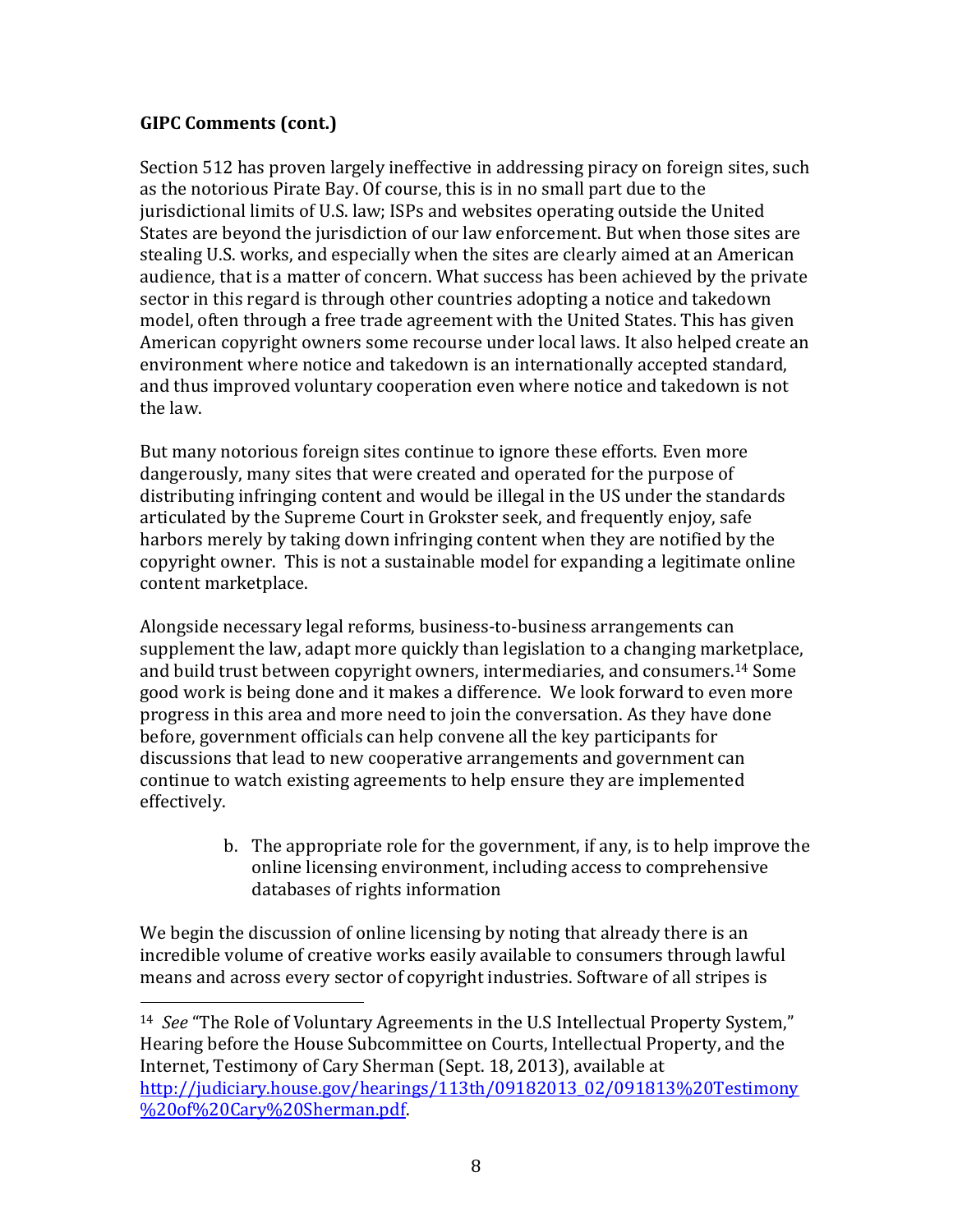available via download without ever leaving one's home, and in the case of phone and tablet "apps," a multitude of software serving an incredible variety of functions and tastes is available for free. Photos and other images are easily available for download at low prices from institutions like Getty Images or the Copyright Clearance Center (CCC). CCC also facilitates online licensing of literary works, and increasingly consumers are using tablets to download e-books from one or more of the legal outlets. Online gaming has never been more popular, as demonstrated by the massively multiplayer online game (MMOG) craze. Music has been legally available for download for a long time through services like ITunes and through a variety of streaming services. With over 30 million songs available across 60 different services, the industry has provided a guide to help consumers navigate and choose the best service for them, [http://www.whymusicmatters.com.](http://www.whymusicmatters.com/) And for television and movies, Netflix and Hulu are just the tip of the iceberg. Here, too, the industry has provided a service to help consumers locate lawful access to the shows and movies they love, [http://www.wheretowatch.org.](http://www.wheretowatch.org/)

As great as this modern digital cornucopia is, government can help provide even more. For example, improved information and search functions for registrations with the Copyright Office could help connect potential licensees with copyright owners, including works which might currently be classified by some as "orphan" works. Of course, databases and other steps must respect the rights of copyright owners (even those not presently identified). If done right, this can help create useful tools to maximize productive uses of copyright works and increase licensing income to copyright owners. If done wrong, this could trample rights and become yet another controversial and negative influence on creativity.

c. Other issues

The remaining issues should be considered in light of the principles set forth above. For example, statutory damages have been part of the U.S. Copyright Law since its first enactment in 1790 and are a critical part of enforcement and deterrence. If some statutory damages calculations seem surprisingly large, it is only a reflection of the massive levels of infringement.

The first sale doctrine and fair use are appropriately respected and important, but contemplation of any expansion of the traditional application of these exceptions should consider the practical consequences in light of current technology and marketplace realities. Educating consumers about what is, and what is not, fair use would be an appropriate first step. Moreover, before there is consideration of expanding the first sale doctrine, there should be a discussion of resolving the anomalous outcome of the Supreme Court's recent ruling in *Wiley & Sons Publishing*